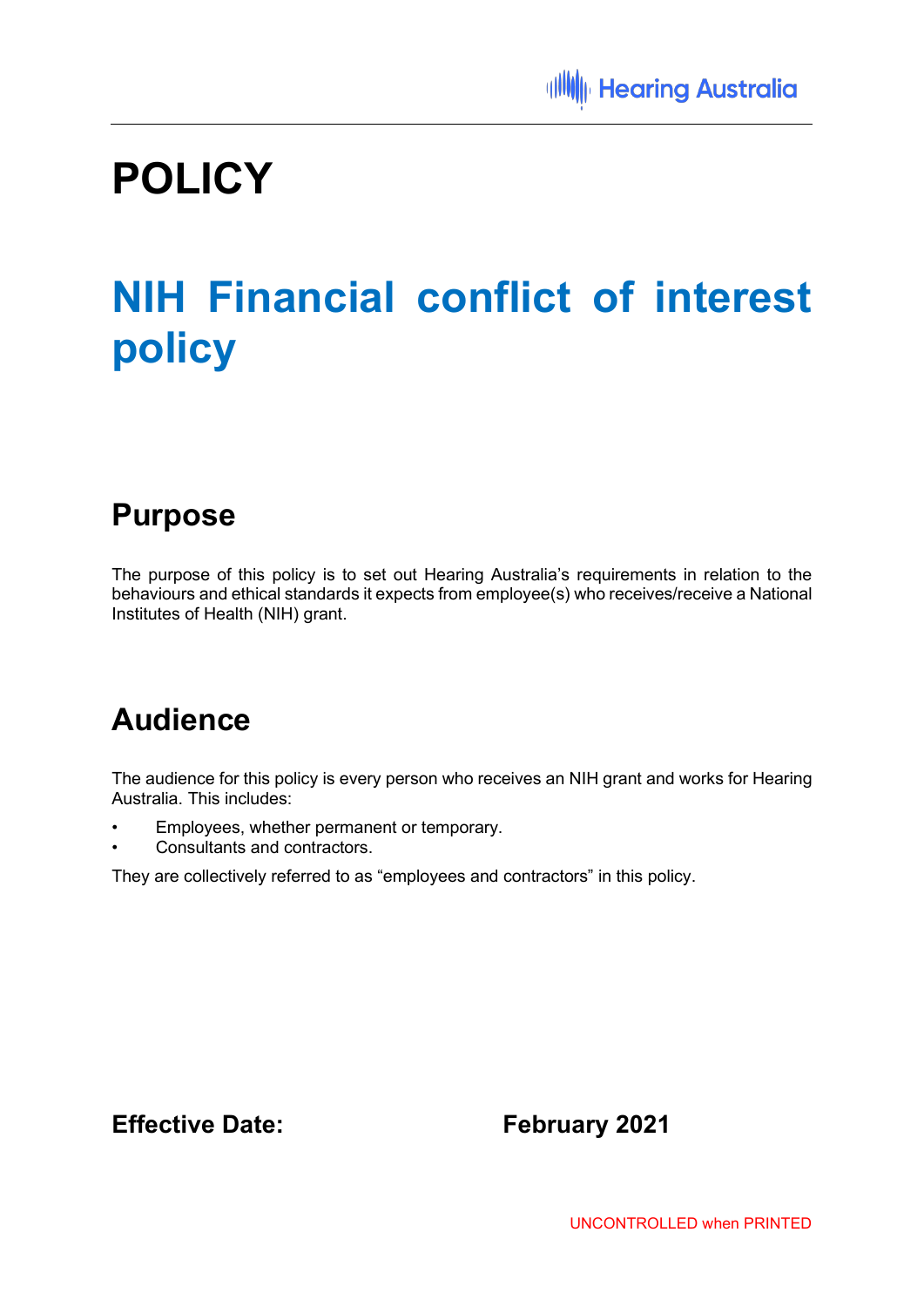#### **Effective Until / Review Date:** February 2023

### **Table of Contents**

| 1              |  |
|----------------|--|
| $\mathfrak{p}$ |  |
| 2.1<br>2.2     |  |
| 2.3            |  |
| 2.4            |  |
| 3              |  |
| 3.1            |  |
| 3.2            |  |
| 3.3            |  |
| 3.4            |  |
| 3.5            |  |
| 4              |  |
| 5.             |  |
| 6              |  |

| Document Number: NAL001 | version: | Date Effective: Feb 2021  | Page 2 of 8 |
|-------------------------|----------|---------------------------|-------------|
|                         |          | UNCONTROLLED when PRINTED |             |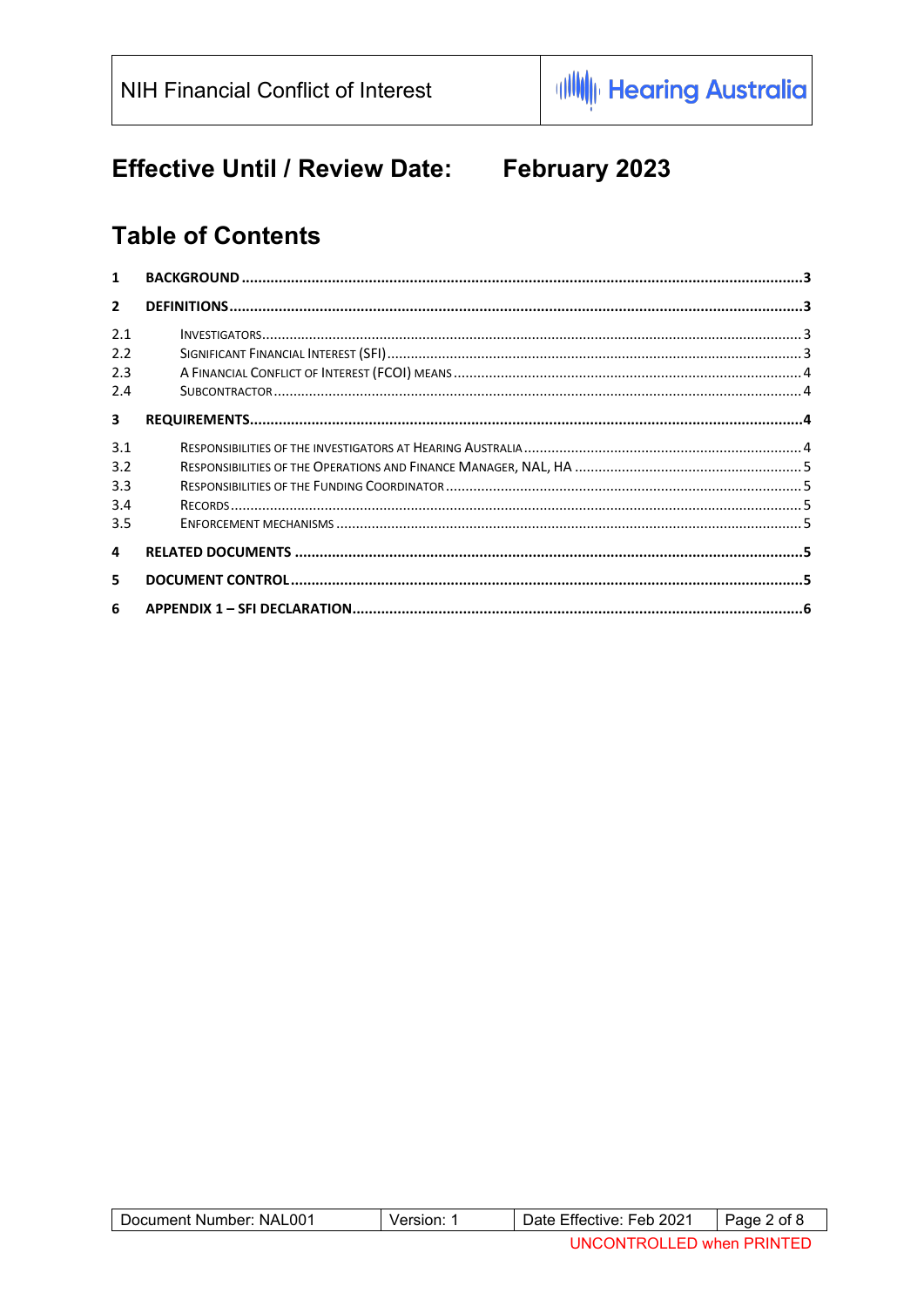#### **1 BACKGROUND**

As individuals striving to make Hearing Australia (HA) a successful organisation, employees and contractors share a common goal:

#### *We are committed to providing world leading research and hearing services for the wellbeing of all Australians.*

To achieve this goal, each employee and contractor must earn and keep the trust of Hearing Australia's clients, shareholders, regulators, suppliers, colleagues and the communities in which they operate.

The document sets out HA's policy around the identification and management of any significant financial interests that an investigator has. The policy aims to ensure that any financial interest does not adversely affect the design and execution of a project funded by the National Institutes of Health .

### **2 DEFINITIONS**

#### **2.1 INVESTIGATORS**

Any staff involved in the design, conduct or reporting of a project funded by the NIH. This includes, but is not limited to the Principle Investigator (PI), Co-Investigators (CIs), other HA researchers and Subcontractors who are engaged in an NIH grant awarded to HA.

#### **2.2 SIGNIFICANT FINANCIAL INTEREST (SFI)**

(1) A financial interest of the Investigator, their spouse or dependent children that reasonably appears to be related to the Investigator's institutional responsibilities:

Remuneration from public company > \$5,000 over the last 12 months

Remuneration from non-public company > \$5,000 over the last 12 months

Income from intellectual property rights

Remuneration includes salary and any payment for services not otherwise identified as salary (e.g., consulting fees, honoraria, paid authorship); equity interest includes any stock, stock option, or other ownership interest, as determined through reference to public prices or other reasonable measures of fair market value;

(2) Investigators must declare reimbursed or sponsored travel related to their institutional responsibilities. This does not include reimbursement or sponsorship from Federal, state, or local government agency, an Institution of higher education, an academic teaching hospital, a medical centre, or a research institute that is affiliated with an Institution of higher education

#### 2.2.1 Significant Financial Interest does not mean

Any form of remuneration paid by the institute at which the investigator is employed including income from seminars, lectures, teaching engagements, review panes or scientific advisory boards sponsored by a Federal, state, or local government agency, an Institution of higher education, an academic teaching hospital, a medical centre, or a research institute that is affiliated with an Institution of higher education.

| Document Number: NAL001 | Version: | Date Effective: Feb 2021  | Page 3 of 8 |
|-------------------------|----------|---------------------------|-------------|
|                         |          | UNCONTROLLED when PRINTED |             |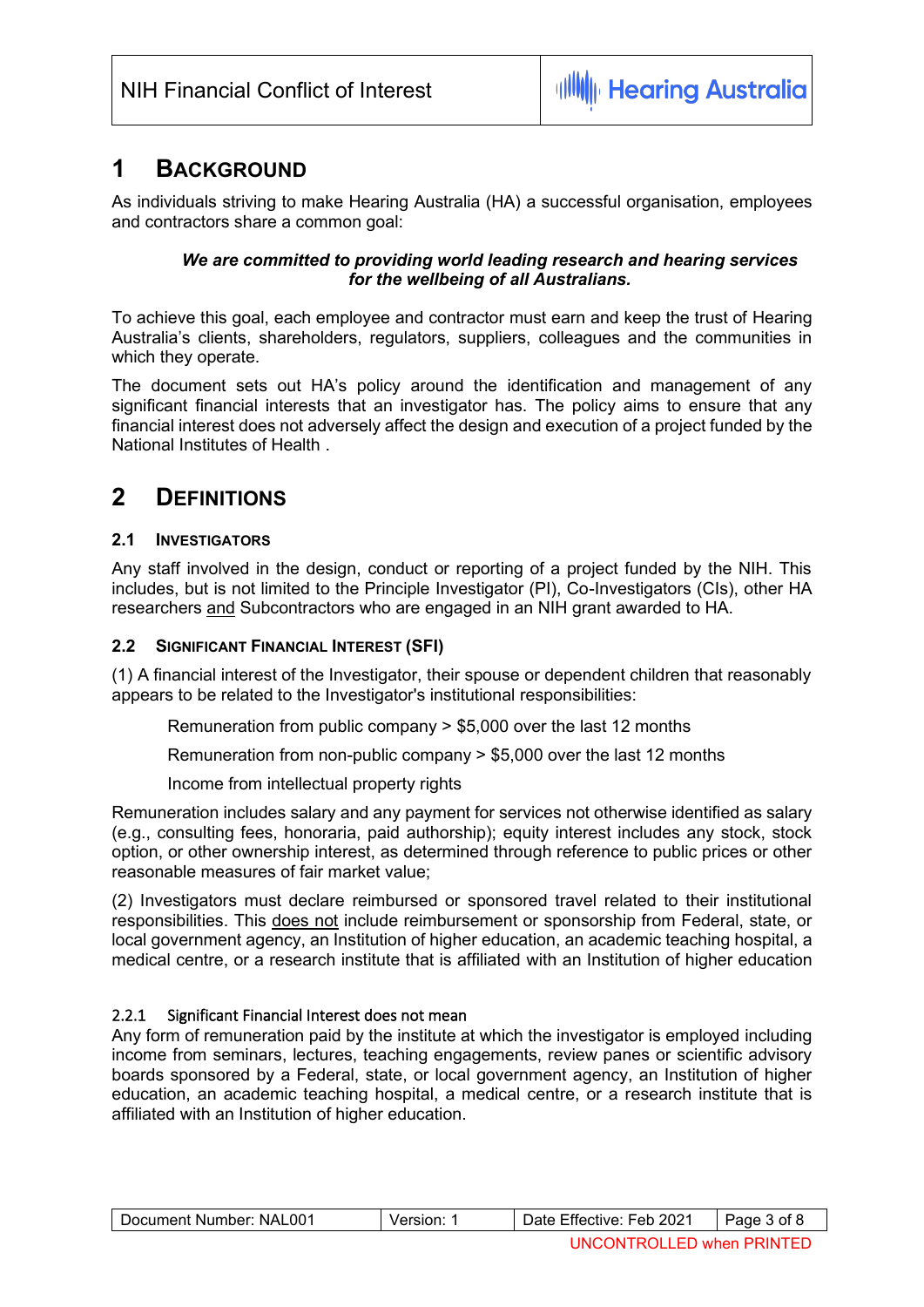#### **2.3 A FINANCIAL CONFLICT OF INTEREST (FCOI) MEANS**

Where, after investigation, it is determined that an SFI could affect directly and significantly the design, conduct and reporting of an NIH-funded project.

#### **2.4 SUBCONTRACTOR**

External parties (researchers or institutions) that HA has engaged to perform part of the NIH funded project.

#### **3 REQUIREMENTS**

#### **3.1 RESPONSIBILITIES OF THE INVESTIGATORS AT HEARING AUSTRALIA**

#### **3.1.1 Disclosure**

The PI, on behalf of the project team engaged in an NIH grant, must disclose any SFIs they may have within the mandated timeframe (See Appendix 1 for Declaration). They must do this:

- Before applying for NIH funding
- At least annually
- Within 30 days of acquiring a new SFI
- Within 60 days of a new Investigator on the grant

The PI is responsible for collecting the SFIs completed by the other Investigators and giving them to the Funding Coordinator.

#### **3.1.2 Training**

All Investigators and Other external collaborators and consultants are required to complete the NIH FCOI training prior to engaging in NIH-supported research, and at least every 4 years. More details can be located at: https://nexus.od.nih.gov/all/2018/12/03/new-financial-conflictof-interest-training-module-available/.

Training should be completed when:

- A new investigator joins Hearing Australia who will work on an NIH funded research activities
- An Investigator is found to be non-compliant with this policy or as an FCOI
- Before an Investigator applies for an NIH grant

Training records will be maintained by the Funding Coordinator. It is the PI's responsibility to ensure that, within 10 business days, the Funding Coordinator be notified of the completion of the training .

#### **3.1.3 Other sub-contractors on the grant**

If there are other sub-contractors that are not defined in this policy but will make contributions to the NIH funded project in any other form (where required, the Funding Coordinator will support in seeking NIH's approval). the PI must collect SFIs from these parties, regardless of whether they are internal or external to HA.

#### **3.1.4 Management plan**

If an FCOI is found, the relevant Investigator(s) must adhere to any management plan that is put in place, as outlined in Clause 3.2 of this policy.

| Document Number: NAL001 | Version: | Date Effective: Feb 2021  | Page 4 of 8 |
|-------------------------|----------|---------------------------|-------------|
|                         |          | UNCONTROLLED when PRINTED |             |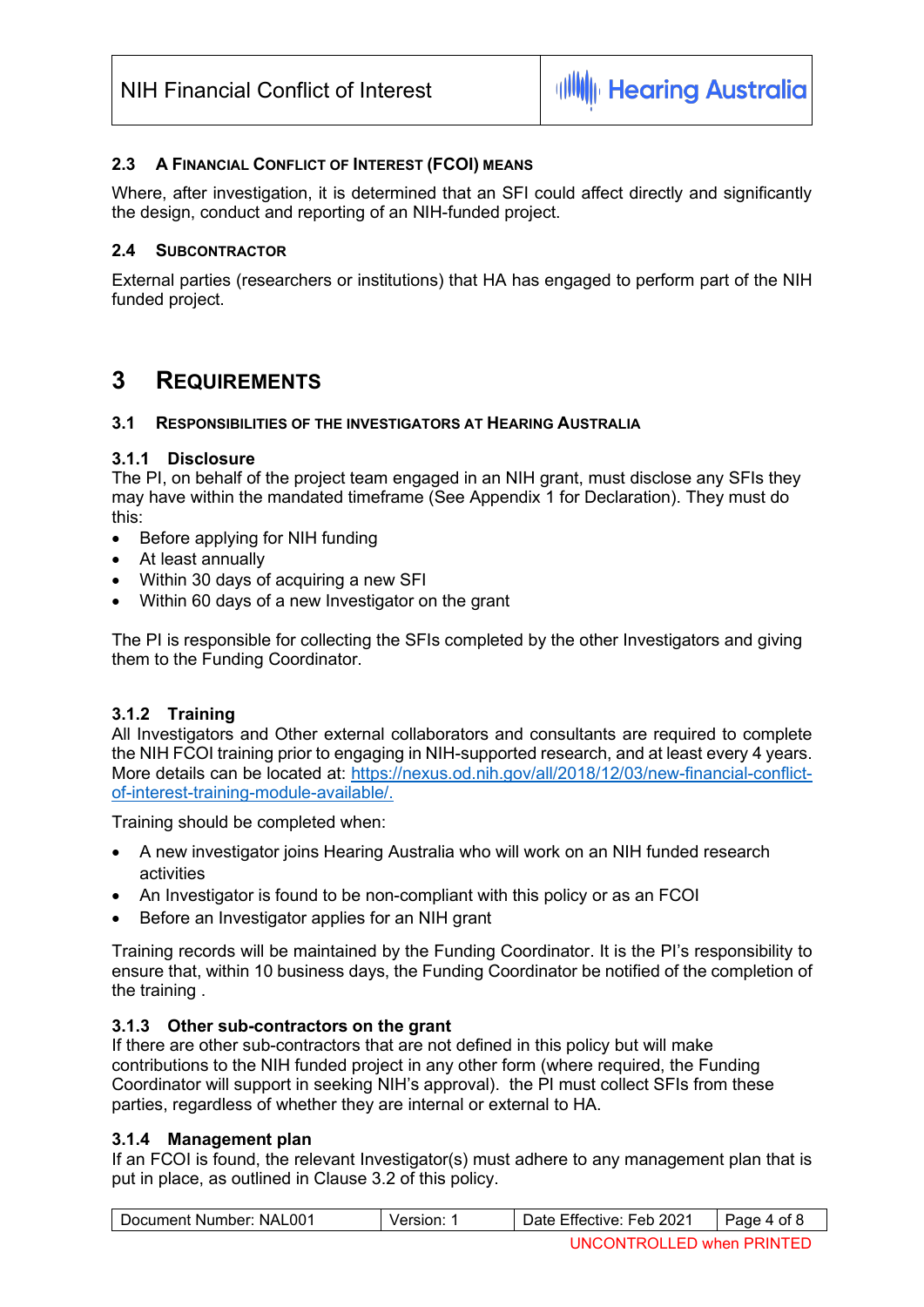#### **3.2 RESPONSIBILITIES OF THE OPERATIONS AND FINANCE MANAGER, NAL, HA**

The Operations and Finance Manager in consultation with the Director, is responsible for reviewing the submitted SFIs to determine if they constitute an FCOI.

If it is deemed that an SFI constitutes an FCOI, a management plan must be developed and implemented to ensure that the research project is not affected, or the impact caused by the FCOI can be mitigated to the minimum level. In the event it is determined that a project's design, conduct or reporting has been affected, the NIH will be notified and corrective actions will be implemented immediately.

The Operations and Finance Manager will also conduct reviews where an Investigator fails to comply with the NIH FCOI policy, the implemented management plan and/or where an SFI is not declared within the correct timeframe.

#### **3.3 RESPONSIBILITIES OF THE FUNDING COORDINATOR**

The Funding Coordinator is responsible for:

- Submitting any FCOI to the NIH where required in a timely manner
- Maintaining the records pertaining to SFIs and FCOIs including the due dates
- Monitoring compliance amongst the Investigators and any sub-contractors

#### **3.4 RECORDS**

In the circumstance where an FCOI has been identified, HA shall maintain all records for 3 years from the date of the final expenditure report submitted to the NIH.

#### **3.5 ENFORCEMENT MECHANISMS**

Investigators employed by HA that do not comply with the requirements as set out in this policy will be deemed in breach of the HA policy. In the instance where a breach occurs, the relevant HA policy and procedure will apply.

#### **4 RELATED DOCUMENTS**

*MDT-039 Fraud and Corruption Control Plan,* 

*HR-102 Business Ethics Policy*

#### **5 DOCUMENT CONTROL**

| Version<br><b>Number</b> | <b>Author</b>                                 | Owner         | <b>Date</b><br><b>Effective</b> | <b>Replaces</b>          | <b>Review</b><br><b>Date</b> |
|--------------------------|-----------------------------------------------|---------------|---------------------------------|--------------------------|------------------------------|
|                          | Operations and<br>Finance Manager,<br>NAL, HA | Director, NAL | Feb 2021                        | $\overline{\phantom{a}}$ | Feb 2023                     |

| Document Number: NAL001 | Date Effective: Feb 2021 | , of<br>Page |
|-------------------------|--------------------------|--------------|
|                         |                          |              |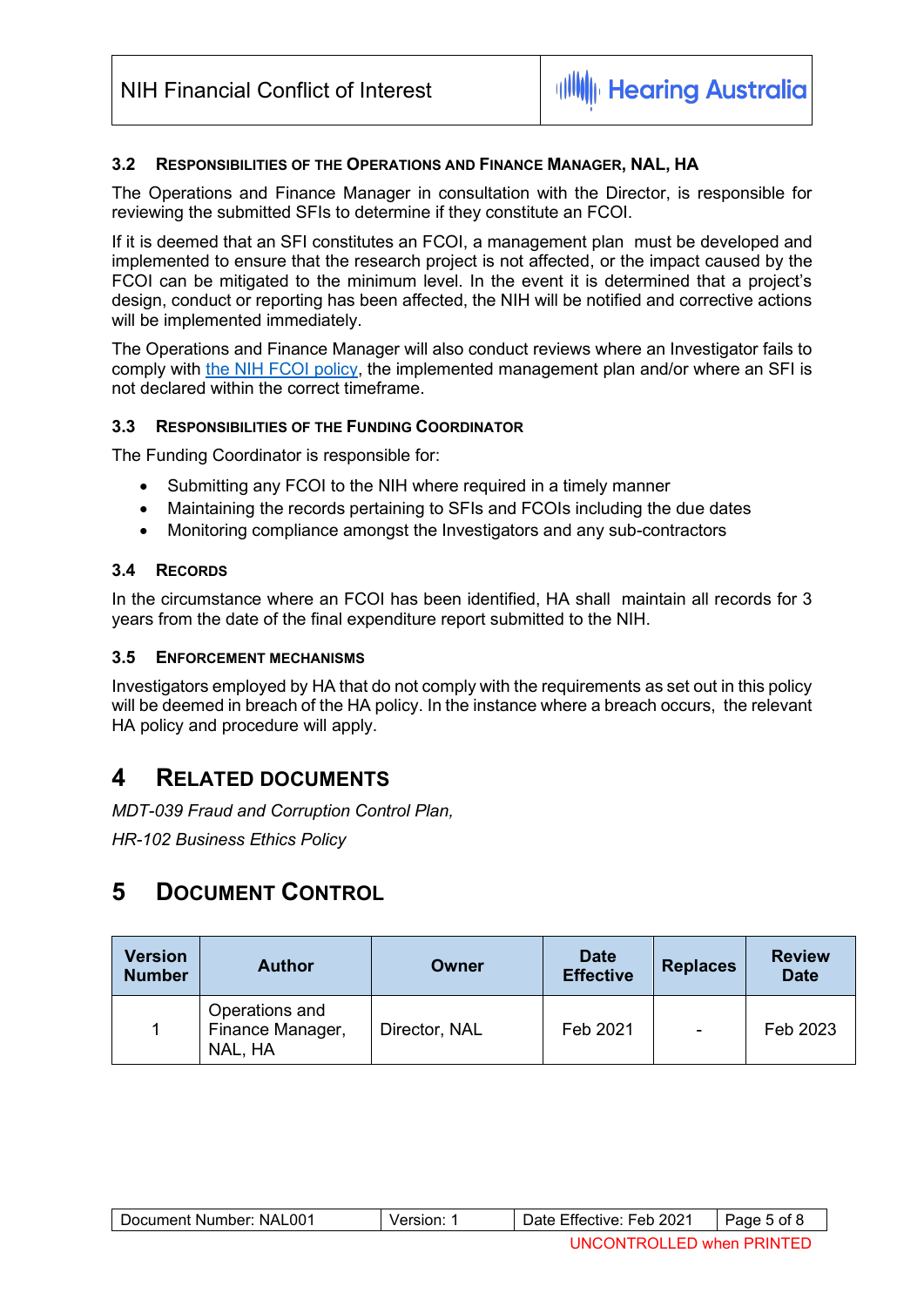### **6 APPENDIX 1 – SFI DECLARATION**

(Investigators to complete where required).

The complete Declaration(s) must be provided to the PI in the first instance for records.

It is the responsibility of the PI for collecting all the Declarations from other Investigators who may have a SFI, and then providing them (including the PI's Declaration if any) to the Funding Coordinator within 7 business days for HA's records and further process.

| Name:                      |  |
|----------------------------|--|
| NIH grant number:          |  |
| $\parallel$ Project PI:    |  |
| Institution of employment: |  |

#### **A. Which of the following reasons is this declaration made for:**

| $\mathbf{L}$ | I am applying for/involved in an application for NIH funding                                                                                                          |        |
|--------------|-----------------------------------------------------------------------------------------------------------------------------------------------------------------------|--------|
| ii.          | I have discovered or acquired (e.g., through purchase, marriage, or<br>inheritance) a new Significant Financial Interest (declaration must be<br>made within 30 days) | $\Box$ |
| iii.         | I am making an annual declaration                                                                                                                                     |        |
| В.           | <b>Declaration</b> (please select from one of the options below)                                                                                                      |        |
|              | I do not have any current financial conflict of interests connected to this<br>project;                                                                               | □      |

ii. I have a potential financial conflict of interest (please include details below)  $\Box$ 

| In signing this document, I confirm: |  |
|--------------------------------------|--|

- 1. I have completed this declaration to the best of my knowledge and have considered all of the potential financial conflicts of interest relating to me, my spouse and dependent children;
- 2. I have undertaken an NIH online FCOI training within the last four years;
- 3. I have read and understood the HA's Business Ethics Policy; and
- 4. I have completed this declaration in accordance with the HA policy

| Document Number: NAL001 | Version: | Date Effective: Feb 2021  | Page 6 of 8 |
|-------------------------|----------|---------------------------|-------------|
|                         |          | UNCONTROLLED when PRINTED |             |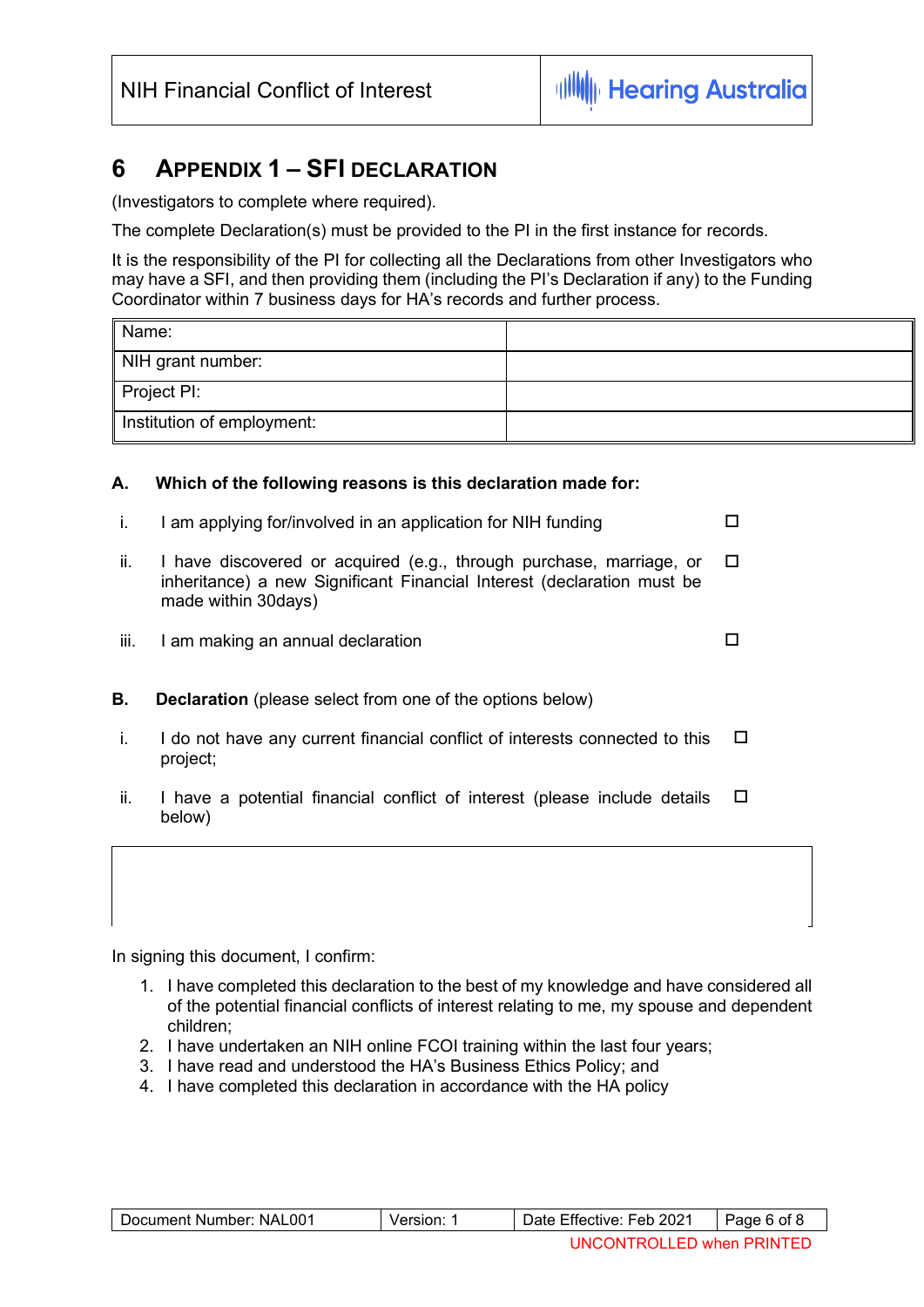Declaration made by **Exercise 2018** (Print Name)

#### Operations and Finance Manager to complete

If Section 1.B.i has been answered, please consider any potential conflicts and, if satisfied, please sign this form below.

If Section 1.B.ii has been answered, consult with the member of staff to identify the following information

| Name of the entity with which the<br>Investigator has a potential FCOI                                                                                          |  |
|-----------------------------------------------------------------------------------------------------------------------------------------------------------------|--|
| <b>Nature of the financial interest</b> (e.g. equity,<br>consulting fee, travel reimbursement,<br>honorarium)                                                   |  |
| For sponsored travel reimbursement, the<br>minimum information to include is the nature<br>of the trip, name of the sponsor/organiser,<br>destination, duration |  |
| <b>Estimated value of the financial support</b>                                                                                                                 |  |

Please provide any additional information here:

Declaration made by  $(Print$  Name)

| Signature               |            | Date                      |             |
|-------------------------|------------|---------------------------|-------------|
| Document Number: NAL001 | Version: 1 | Date Effective: Feb 2021  | Page 7 of 8 |
|                         |            | UNCONTROLLED when PRINTED |             |